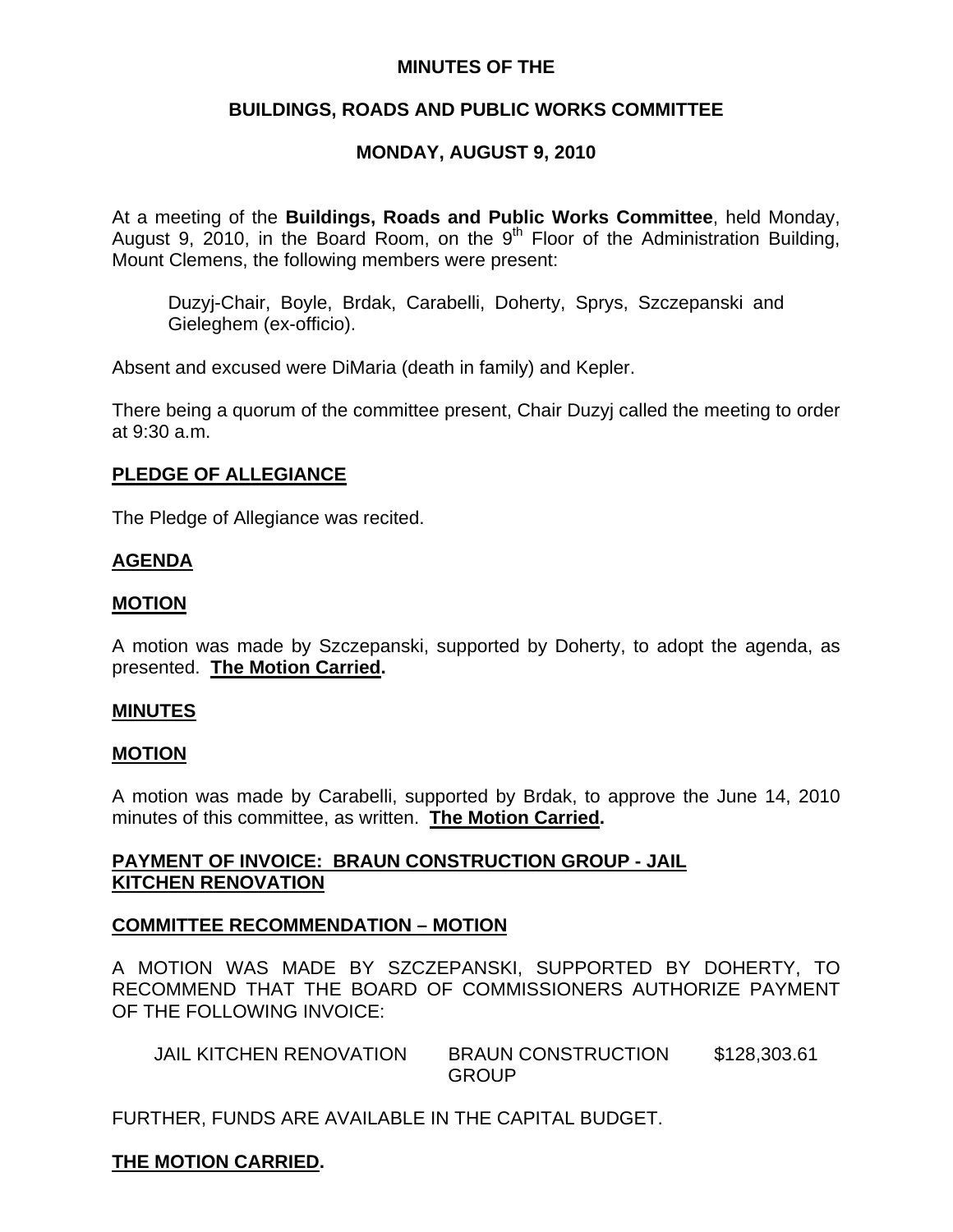## **AWARD OF BID FOR COURT BUILDING PLAZA DECK RESURFACING**

### **COMMITTEE RECOMMENDATION – MOTION**

A MOTION WAS MADE BY SZCZEPANSKI, SUPPORTED BY DOHERTY, TO RECOMMEND THAT THE BOARD OF COMMISSIONERS APPROVE THE LOW BID SUBMITTED BY SEAL ALL WATERPROOFING COMPANY, INC., IN THE AMOUNT OF \$65,000, FOR THE COURT BUILDING PLAZA DECK RESURFACING; FUNDS ARE AVAILABLE IN THE CAPITAL BUDGET.

The following commissioner spoke: Carabelli.

Chair Duzyj called for a vote on the motion and **THE MOTION CARRIED.** 

### **AWARD OF BID FOR 2010 PARKING STRUCTURE REPAIR/RESTORATION**

#### **COMMITTEE RECOMMENDATION – MOTION**

A MOTION WAS MADE BY SPRYS, SUPPORTED BY BOYLE, TO RECOMMEND THAT THE BOARD OF COMMISSIONERS APPROVE THE LOW BID SUBMITTED BY RAM CONSTRUCTION SERVICES, IN THE AMOUNT OF \$80,000, FOR THE 2010 PARKING STRUCTURE REPAIR/RESTORATION PROJECT; FUNDS ARE AVAILABLE IN THE CAPITAL BUDGET.

The following commissioner spoke: Doherty.

Chair Duzyj called for a vote on the motion and **THE MOTION CARRIED.** 

### **STATUS REPORT ON JAIL KITCHEN RENOVATION**

Dominic Abbate provided a status report on the Jail Kitchen Renovation Project and indicated that everything is on schedule.

The following commissioner spoke: Doherty.

### **MOTION**

A motion was made by Doherty, supported by Carabelli, to receive and file the status report provided on the Jail Kitchen Renovation Project. **The Motion Carried.** 

#### **NEW BUSINESS**

Commissioner Carabelli requested a report on what floors of the County Building are occupied and the square footage needed for their operation, as well as the amount of vacant space available in the Administration Building and other county facilities. He